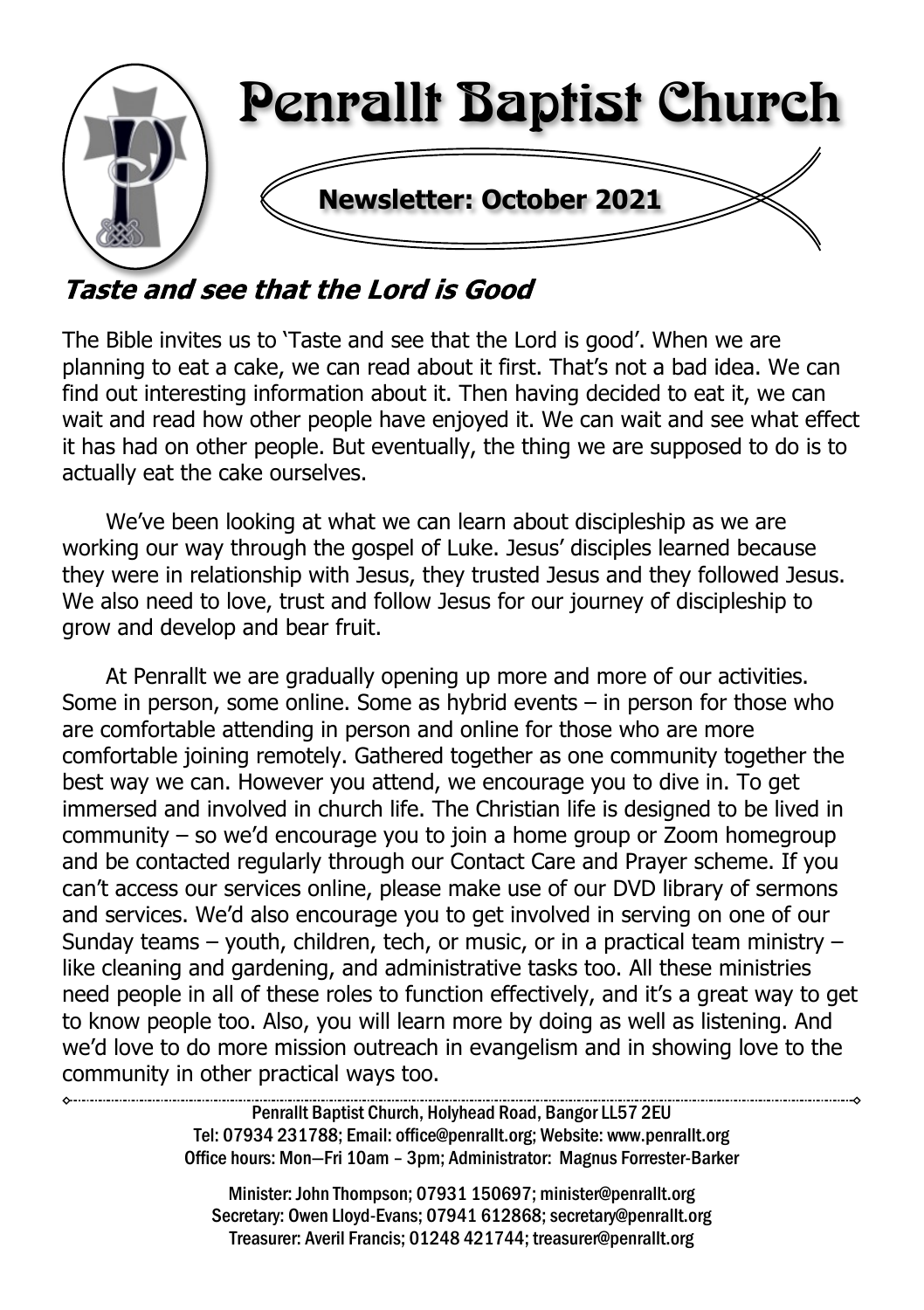However you do it, we encourage you to get involved in the Christian life. This is when faith comes to life. When we immerse ourselves in it. When we put into practice what we are learning in our daily experience. You have about 10,000 taste buds on your tongue and in your mouth – allow God to light them up as you taste and see that the Lord is good!

John

### **Children's Birthdays in October**

7 th: Anna Warnock 20th: Micah Adams

### **Church Office**

The church administrator, Magnus, can be contacted on [office@penrallt.org](mailto:office@penrallt.org) or 07934 231788 during the church office opening hours (10am – 3pm Monday to Friday, except Bank Holidays). NB Magnus is still working mostly from home at the moment, but the office hours still apply.

#### **Deadline for next month's newsletter: Sunday 24th October**

Please send information to Magnus [\(office@penrallt.org\)](mailto:office@penrallt.org). All items should be submitted by email as early as possible.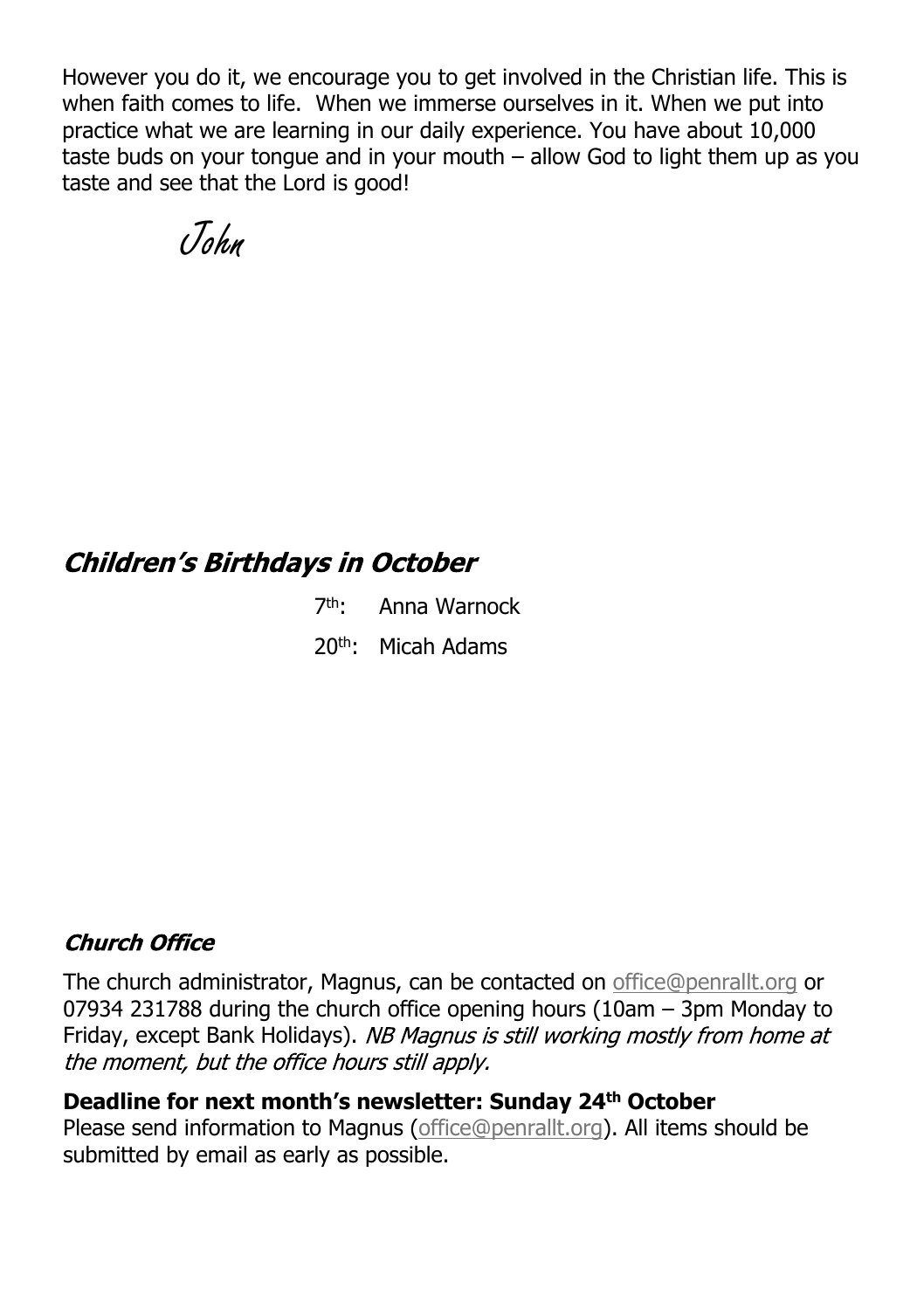# **Services This Month**

Our services at the moment are all in a hybrid format, with a small congregation in the building and others joining us on Zoom. It is not currently necessary to book places for the service but other Covid regulations remain in place and the situation could change at short notice so please keep an eye on our website [\(www.penrallt.org/services\)](https://www.penrallt.org/services/index.php) for up to date information, as well as the link for the Zoom meeting and recordings of past services, where available.

Services start at 10:30am on Sunday mornings except where otherwise noted. Children and young people go out part way through the service for Sunday school (up to 11) or *Deeper* (12 –17); there are also crèche facilities available if you have very young children.

### **Sunday 3rd October**

Jesus sends out the 72 (Luke 10:1-24). Preacher: Donald Poirot. After this service there will be a fellowship walk, starting at 1pm. See the next page for more information.

### **Sunday 10th October** (Safeguarding Sunday)

What's so good about the Samaritan? (Luke 10:25-37).

Preacher: Magnus Forrester-Barker.

Deeper (our youth group) will not be running this week as the young people and their leaders are away at the NWBA Youth Impact weekend.

### **Sunday 17th October**

All-age harvest service led by Wendy Lemon, Becca Williams and John Thompson. 2pm: Cytûn Harvest Walk (see next page for details).

### **Sunday 24th October**

Preacher: John Thompson.

### **Sunday 31st October** (Communion)

Preacher: John Thompson Communion will be served in a covid-safe manner to those in the building; those on Zoom will need bread and wine (or equivalent) to fully take part.

The first two sermons this month are part of our ongoing series, [Love, Trust and](https://www.penrallt.org/sermons/series.php?sid=BAC) [Follow Jesus](https://www.penrallt.org/sermons/series.php?sid=BAC). Details of the final two Sundays are still to be confirmed but these are also expected to be part of the series. Previous sermons in the series can be found on our website.

**Praver Meeting:** Wednesday 13<sup>th</sup> October at 7:30pm in the chapel. For more details of this, our weekly Zoom prayer meetings and our mission prayer meeting on 27<sup>th</sup> October, see Prayer Resources later in this newsletter.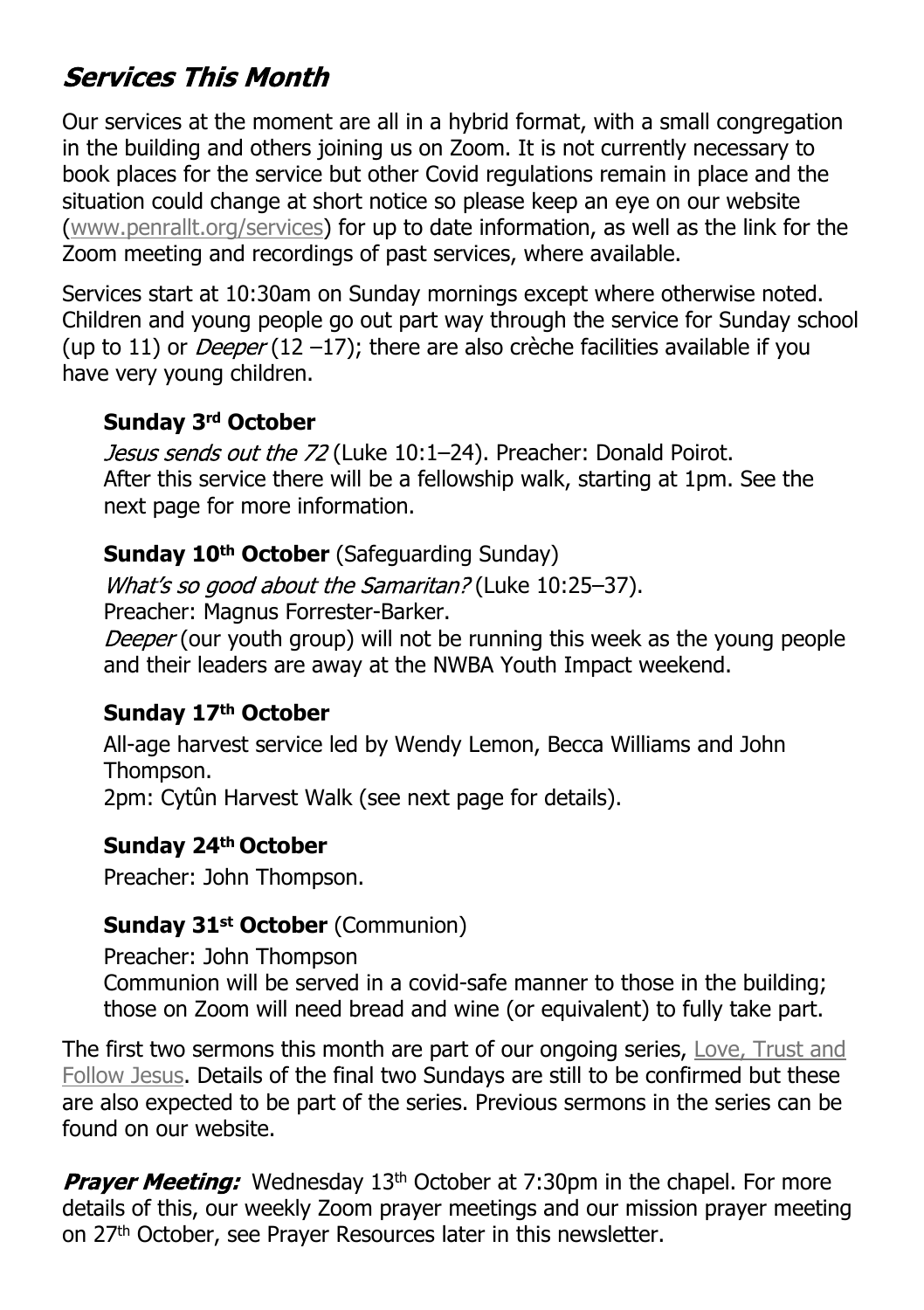# **◊ Building**

It is no longer required to book places to attend our services, but you must still wear a mask (unless exempt) and comply with other Covid regulations (see [www.penrallt.org/services/index.php](https://www.penrallt.org/services/index.php)). If you need to enter the church building for any other purpose during the week, please contact the church office beforehand to obtain permission and arrange access.

# **◊ Church Fellowship Events**

This month's fellowship event is a walk from Brynrefail to the lagoons in Llanberis (approx. 45 minutes each way on a tarmac path suitable for prams, buggies, scooters and bikes), starting at 1pm on Sunday 3rd October. All are welcome but booking a (free) ticket is essential. More details on the booking page: [https://www.eventbrite.co.uk/e/penrallt-fellowship-walk-and-picnic-tickets-](https://www.eventbrite.co.uk/e/penrallt-fellowship-walk-and-picnic-tickets-174710452667)[174710452667](https://www.eventbrite.co.uk/e/penrallt-fellowship-walk-and-picnic-tickets-174710452667)

For next month's fellowship event, on Sunday 7th November, we are planning a walk along the cycle track from Port Penrhyn. Watch our website or the [Penrallt](https://www.facebook.com/penralltbc) [Baptist Church](https://www.facebook.com/penralltbc) Facebook page for more information and an Eventbrite booking link nearer the time.

# **◊ Church Members' Meeting**

Our next meeting for church members will be on **Monday 11th October** at 7:30pm on Zoom. If you are not a member but would like to be, please speak to John [\(minister@penrallt.org](mailto:minister@penrallt.org)) or Owen [\(secretary@penrallt.org\)](mailto:secretary@penrallt.org).

# **◊ Cytûn Harvest Walk**

At 2pm on Sunday  $17<sup>th</sup>$  October we are joining with the other churches of Bangor for an event in partnership with Christian Aid in support of and to draw attention to the Young Christian Climate Network, who are walking in advance of the Climate Summit in Glasgow. You are encouraged to eat lunch beforehand and perhaps bring an individual cake or snack and a drink to eat together. If weather is bad, we'll stay at Penrallt, watch the Christian Aid video and join together in prayer. If weather is good enough, we'll leave Penrallt at 2pm, walk to the fields on Siliwen road near the stones, be led in prayer there and eat our cakes. Then for those who are able, walk on up to Roman Camp and pray again up there.

# **◊ Foodbank**

Bangor Cathedral Foodbank is open 2 – 3pm every Monday, Wednesday and Friday, operating from Tŷ Deiniol (the Diocesan Centre) next to Bangor Cathedral. A referral from another service is normally required to access the foodbank but they are able to give people up to two emergency food parcels without a referral. To find out more about how you can access or contribute to the foodbank please visit [www.bangorfoodbank.org](https://www.bangorfoodbank.org)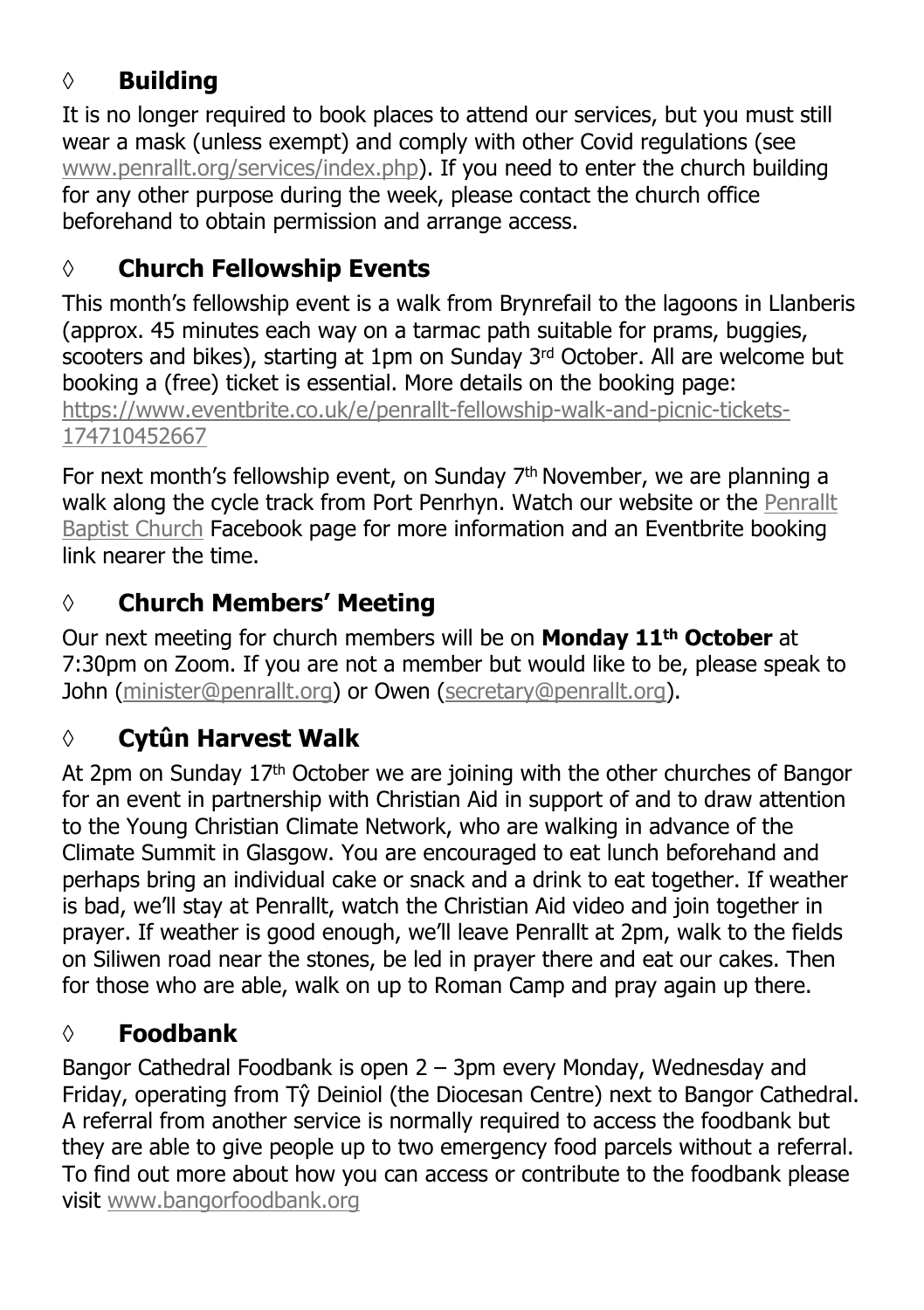# **◊ Giving**

At present we are not taking up an offering during our services but if you would like to give financially towards the work of Penrallt, our mission partners and other projects we support, there is now a donations box at the front of the chapel (near the ramp) which you can use for that purpose. If you would like to explore other ways of giving to the work at Penrallt, please speak to Averil, our Treasurer, who will be able to advise [\(treasurer@penrallt.org\)](mailto:treasurer@penrallt.org).

# **◊ Hardship Fund**

The church has a small fund overseen by the minister to help people in need. If you find yourself in financial difficulty or know someone else that is struggling, please speak with Sarah Jackson ([sarah.jackson.home@gmail.com](mailto:sarah.jackson.home@gmail.com)) or John Thompson ([minister@penrallt.org\)](mailto:minister@penrallt.org) in confidence. And if you are in a position to add to the hardship fund, please speak to Averil Francis ([treasurer@penrallt.org\)](mailto:treasurer@penrallt.org).

# **◊ Homegroups / Contact, Care & Prayer**

We encourage you to join one of our homegroups if you are not already in one, as they are invaluable in helping us to deepen our relationship with the Lord and with one another. The groups currently meet on Zoom and other online platforms on Monday, Tuesday and Thursday evenings and on Tuesday and Friday mornings (most groups meet weekly), although some groups are beginning to return to physical meetings. Contact the church office to find out more or be put in touch with a group.

There are contact, care and prayer groups to enable people to stay connected and receive prayer support even if they are not in a homegroup; these groups do not meet together but each one has a designated person to contact the other group members regularly. Once again, please contact the church office if you are not part of a contact, care & prayer group or a homegroup and would like to be.

# **◊ Pastoral Help**

If you have issues of concern about your own or someone else's welfare, please contact a member of the Pastoral Care team: Magnus Forrester-Barker (07890 109645); Geoff Moore (01248 410582); Monica Morris (01407 840439), John Thompson (07931 150697).

## **◊ Penrallt on Facebook and YouTube**

We have three Facebook groups:

- Penrallt ([www.facebook.com/groups/2402772192](https://www.facebook.com/groups/2402772192))
	- a general group for information and social interaction
- Penrallt Praver Point ([www.facebook.com/groups/302627593231755](https://www.facebook.com/groups/302627593231755)) a private group (as defined by Facebook, i.e. request to join) specifically to share prayer requests and encouragements
- Penrallt Student Fellowship ([www.facebook.com/groups/195300234272943](https://www.facebook.com/groups/195300234272943))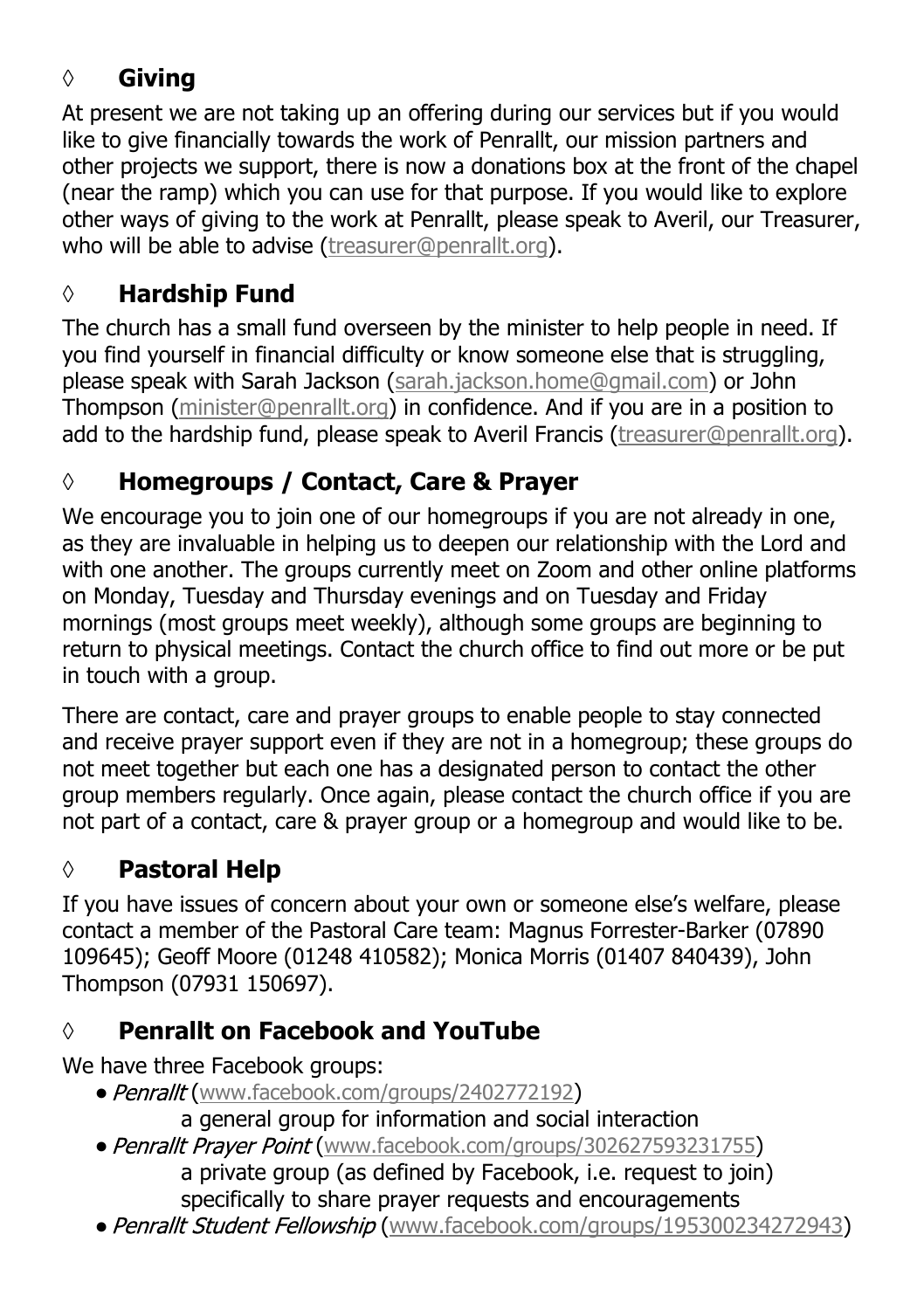We also have a YouTube channel and a Facebook page (both called *Penrallt* Baptist Church), as well as another Facebook page for our young people:

- [www.youtube.com/channel/UCwK0\\_lPqAVqGKwQREg6JhHg](https://www.youtube.com/channel/UCwK0_lPqAVqGKwQREg6JhHg)
- [www.facebook.com/penralltbc](https://www.facebook.com/penralltbc)
- [www.facebook.com/penralltyouth](https://www.facebook.com/penralltyouth)

# **◊ Prayer Resources**

Send prayer requests, thanksgivings and testimonies to our email prayer diary via office@penrallt.org – email this address, too, to subscribe to the prayer diary, which goes out every week (usually on Mondays). We also have a Facebook prayer group (see above), which allows more interactive sharing of prayer requests and updates, as well as prayer meetings via Zoom on **Wednesdays at 11:30am** and **Saturdays at 8:30am**; please contact the church office if you need the connection details for either meeting (which are also posted in the prayer diary every week). This month we also have a prayer meeting in the church building on **Wednesday 13th October at 7:30pm**, which we hope will be the first of a series of monthly prayer meetings, as well as our quarterly **Mission Prayer Meeting on Zoom at 7:30pm on Wednesday 27th October** (contact the church office if you would like the connection details).

The Baptist Union have resources for prayer and reflection at [www.baptist.org.uk/Groups/338269/Prayer\\_and\\_reflections.aspx](https://www.baptist.org.uk/Groups/338269/Prayer_and_reflections.aspx) and at [www.nwba.org.uk/](http://www.nwba.org.uk/) with encouraging articles and stories, prayer broadcasts and reflections.

# **◊ Students**

We are delighted to welcome new and returning students. Our main student activity this term, mostly taking place on Monday evenings, is following a programme called *Faith: One Eight*, that is based on Acts 1:8 and Joshua 1:8. Its aim is to discover, discern and discuss gospel principles and apply them to our lives to foster individual faith, engage with the wider Christian community and develop evangelistic skills. For more information, contact our student coordinator, Ryan ([students@penrallt.org\)](mailto:students@penrallt.org) or see our [Penrallt Student Fellowship](https://www.facebook.com/groups/195300234272943) Facebook group.

# **◊ Tech Team**

It takes a lot of work behind the scenes to make our services happen. We are very grateful to our small but dedicated tech team who do their best to ensure that you can see and hear what's going on. If you would like to join the team there is always room for more volunteers. Some technical competence is useful but prior experience of the technology we are using is not required as training can be provided. Please speak to Owen or Magnus if you can help.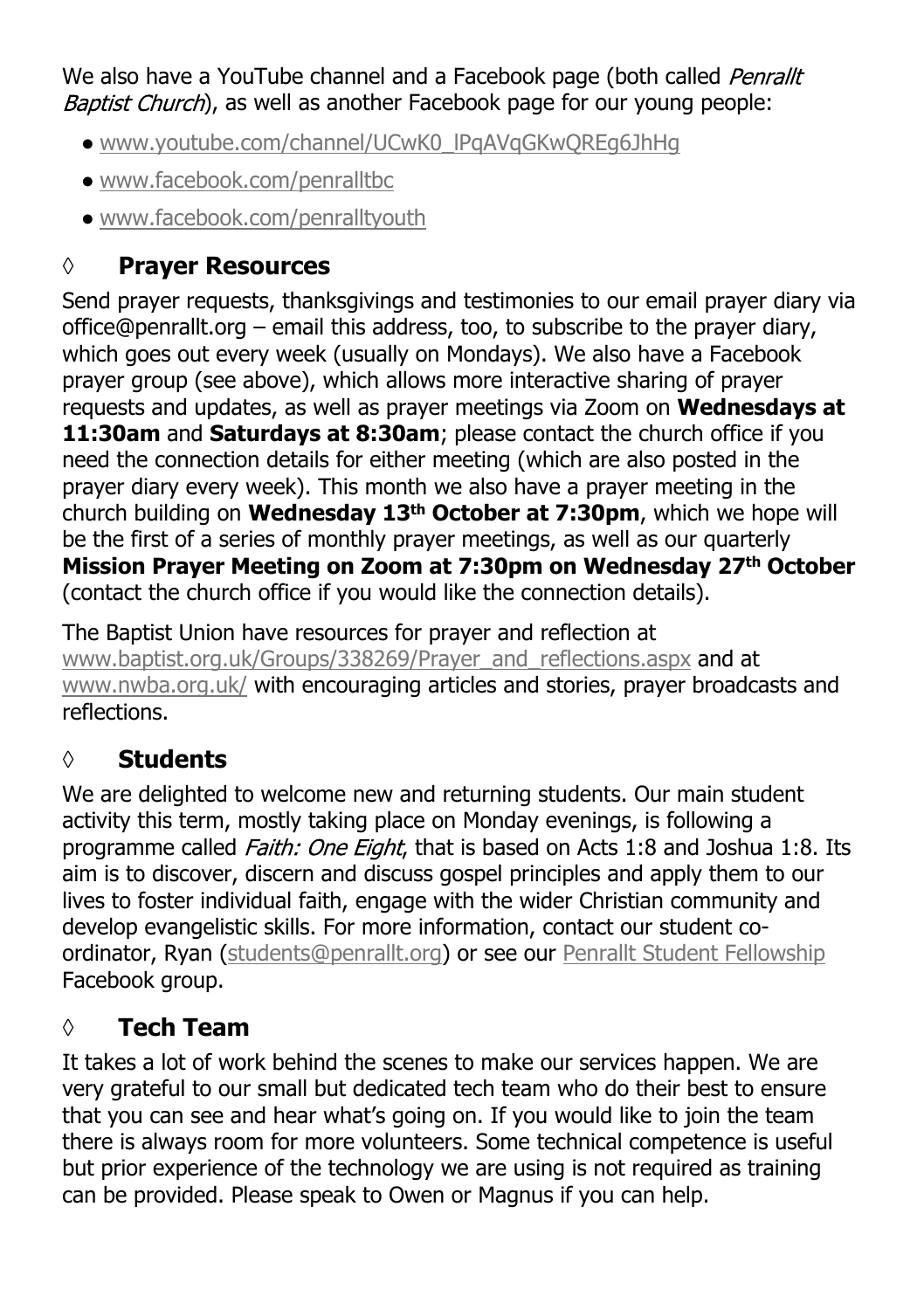## **◊ Youth Events and Website**

Our youth activities have restarted this term with a Thursday night group called Ignite (usually meeting in the Canolfan at 7pm) and a Sunday morning group called Deeper (taking place during our morning services). Further details can be found on our new youth website, [www.penralltyouth.org,](https://www.penralltyouth.org/) as well as our Penrallt Youth [Facebook page](https://www.facebook.com/penralltyouth) and [Instagram group](https://www.instagram.com/penralltyouth/). Contact our youth worker, Becca [\(youth@penrallt.org\)](mailto:youth@penrallt.org), for more information.



*Focus on…*

# **Colm & Catherine Ó Brolcháin Serving in Ireland with Operation Mobilisation**



Greetings to you all.

How we praise our mighty God that He was doing many new things in the last year.

"See, I am doing a new thing! Now it springs up; do you not perceive it? I am making a way in the wilderness and streams in the wastelands" Isaiah 43:19

Our OM families embedded into churches around Ireland have seen an increase in people interested in Jesus and in church, through watching online services during lockdown. After many years our own church baptised two people this summer, which is a huge encouragement to us to continue our Food Cloud ministry [\(https://food.cloud\)](https://food.cloud). Many other small churches are following the new openings for ministry that the Lord is creating.

Catherine continues in Pastoral care for our team of 35; 7 singles and 14 families, she developed a short 3 morning Mentoring course for the team and was involved in all the debriefing of those leaving and much of the training of those arriving… oh yes, the Lord was still able to move His people around the world, His plans prevail!